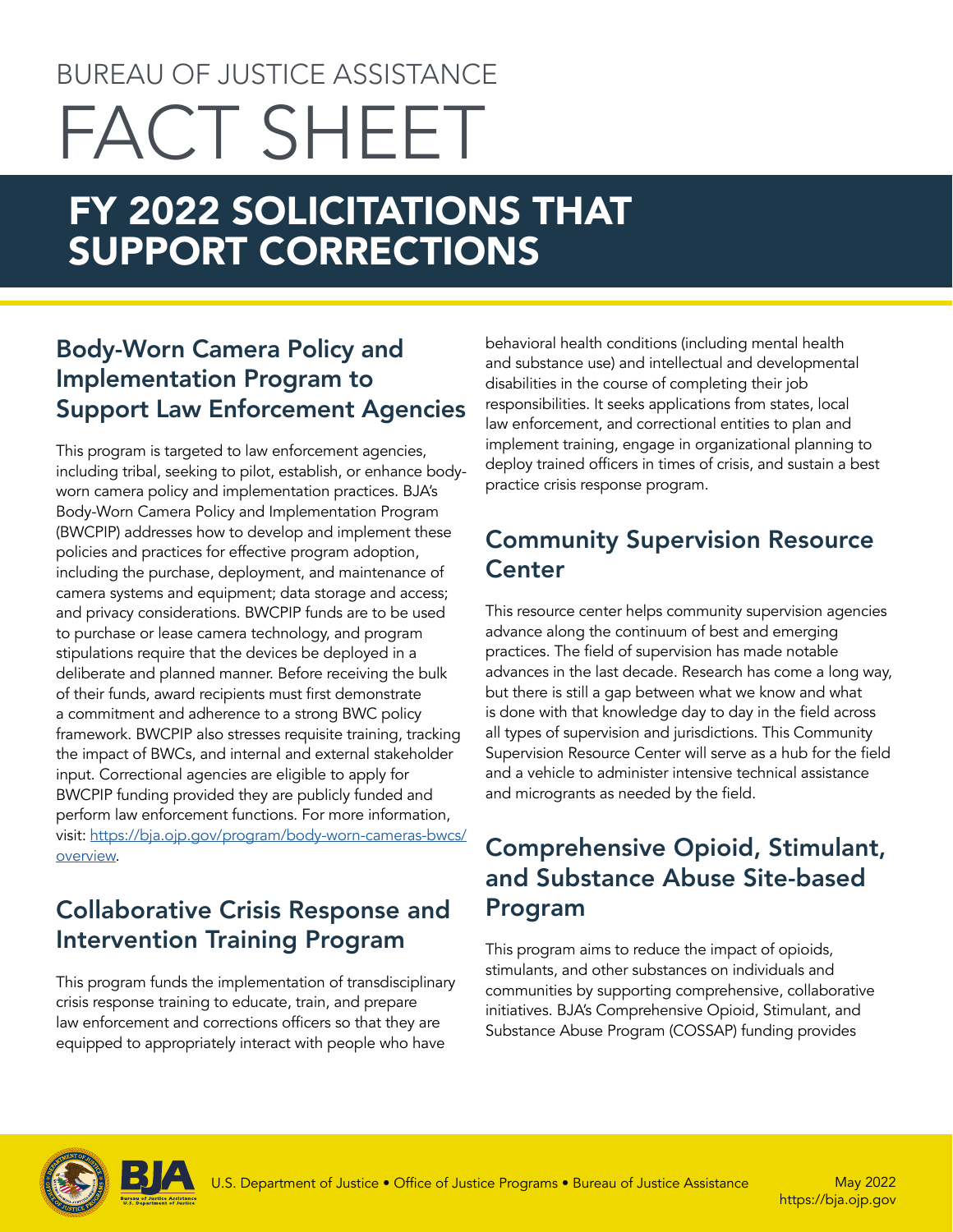necessary resources that allow communities to respond to illicit substance use and misuse to reduce overdose deaths, promote public safety, and support access to treatment and recovery services in the criminal justice system. COSSAP supports states, units of local government, and tribal governments to plan, develop, and implement comprehensive efforts that identify, respond to, treat, and support those impacted by illicit opioids, stimulants, and other drugs. The program also promotes cross-system planning and coordination to deliver a broad range of evidence-based, culturally relevant interventions. More information can be found at: [https://bja.ojp.gov/program/](https://bja.ojp.gov/program/cossap/overview) [cossap/overview.](https://bja.ojp.gov/program/cossap/overview)

# Connect and Protect: Law Enforcement Behavioral Health Response Program

This program supports law enforcement and behavioral health cross-system collaboration to improve public safety and health responses to and outcomes for individuals with mental health disorders (MHDs) or co-occurring mental health and substance use disorders (MHSUDs) who come in contact with the justice system. Focused on planning and implementing collaborative law enforcement and mental health responses such as co-responder teams, crisis intervention teams, and integrated 911 dispatch, this program supports public safety and health partnerships with social services and other organizations that will improve responses to people with MHDs and co-occurring MHSUDs.

# Coordinated Tribal Assistance Solicitation, Purpose Area 3: Tribal Justice Systems Program

These programs provide federally recognized tribes and tribal consortia with funding to help them develop a comprehensive and coordinated approach to public safety and victimization. Through this Coordinated Tribal Assistance Solicitation (CTAS), Purpose Area 3, Tribal Justice Systems Program, BJA provides funding for tribes to develop, support, and enhance adult tribal justice systems to prevent crime related to illicit opioid, alcohol, and other substance use and misuse. For additional information on CTAS, visit: <https://www.justice.gov/tribal/grants>.

# Coordinated Tribal Assistance Solicitation, Purpose Area 4: Tribal Justice System Infrastructure Program

These programs provide federally recognized tribes and tribal consortia with funding to help them develop a comprehensive and coordinated approach to public safety and victimization. Through this Coordinated Tribal Assistance Solicitation (CTAS), Purpose Area 4, Tribal Justice System Infrastructure Program, BJA provides funding for tribes to renovate, expand, and/or replace tribal justice facilities to enhance facility conditions and/ or add capacity for recidivism reduction programming. For additional information on CTAS, visit: [https://www.justice.](https://www.justice.gov/tribal/grants) [gov/tribal/grants](https://www.justice.gov/tribal/grants).

# Department of Justice Jails and Justice Support Center

This center assists jails in creating and sustaining safe and effective environments for people detained and incarcerated in them and for people who work in and visit them. Collaboratively administered by BJA and the National Institute of Corrections, the Department of Justice Jails and Justice Support Center provides information, resources, training, and technical assistance to improve compliance with all constitutional and federal statutory requirements and other relevant U.S. law, regulations, standards, best practices, and guidelines. It defines the core competencies and standards for corrections operations, develops specialized training, and provides expert assessment and assistance for jails to advance their correctional practices.

# Implementing the PREA Standards, Protecting People Who Are Incarcerated, and Safeguarding **Communities**

This initiative promotes efforts in state, local, and tribal jurisdictions to prevent, detect, and respond to sexual abuse and sexual harassment in confinement facilities, and to pursue compliance with the Prison Rape Elimination Act (PREA) Standards. Funds and technical assistance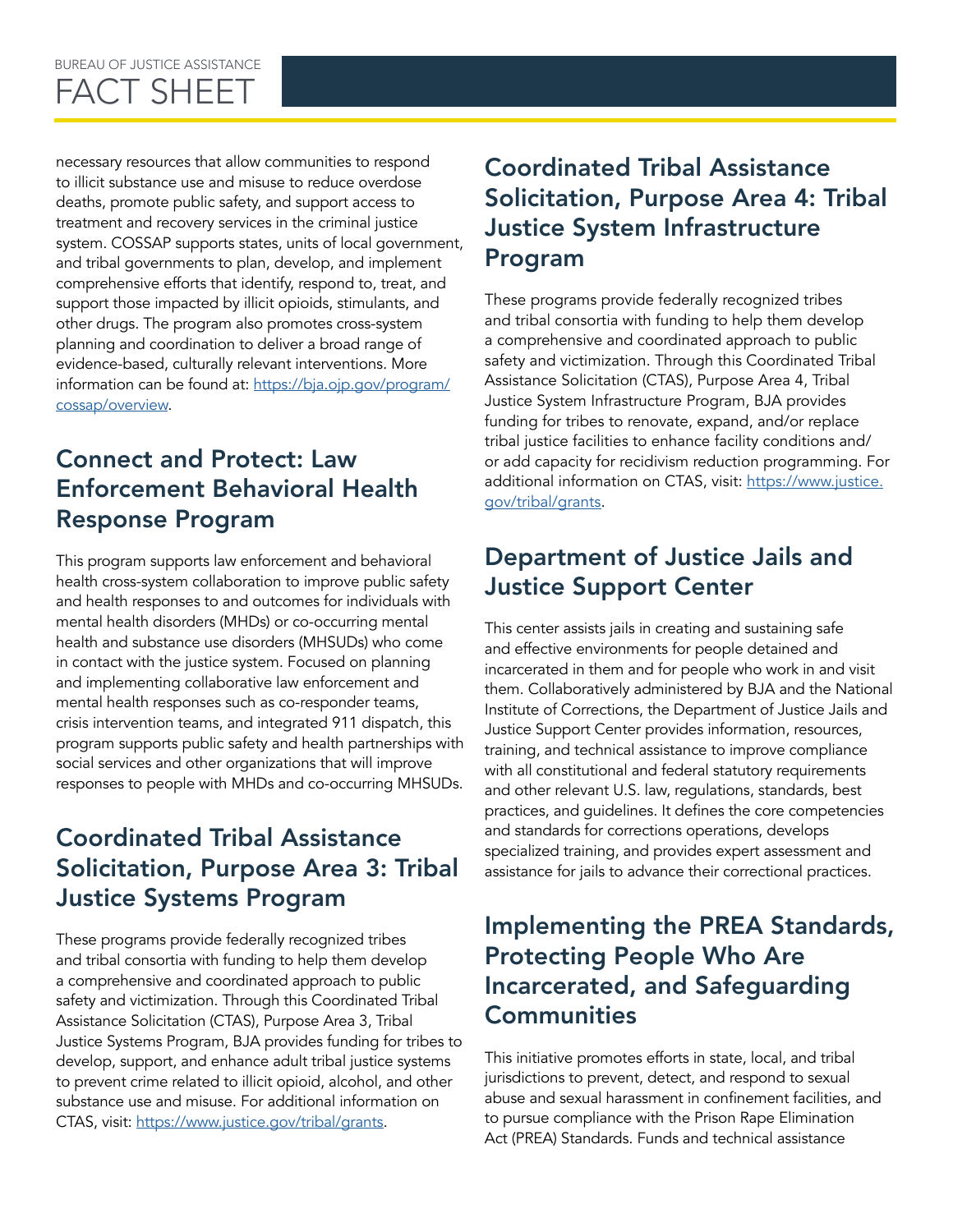will help agencies reduce sexual abuse in confinement facilities by increasing staff capacity for preventing sexual abuse, promoting integration of the PREA standards into the day-to-day operations and cultures, identifying and documenting innovative and promising practices in order to inform similar efforts across the nation, and creating cultures of "zero tolerance" of sexual abuse. This program supports all of the facility types covered by the PREA Standards, including prisons and jails, juvenile facilities, community confinement facilities, and lockups. To learn more, visit: [https://bja.ojp.gov/program/prison-rape-elimination-act](https://bja.ojp.gov/program/prison-rape-elimination-act-prea/overview)[prea/overview](https://bja.ojp.gov/program/prison-rape-elimination-act-prea/overview).

#### Improving Reentry Education and Employment Outcomes

This Second Chance Act program provides funding and technical assistance to state, local, and tribal governments, as well as nonprofit organizations, to expand education and employment programs. It supports recidivism reduction through education opportunities and enhanced employment prospects for incarcerated adults reentering the workforce and emphasizes strong partnerships among corrections, parole, probation, education, workforce development, and reentry service providers. These partnerships can improve academic and vocational education programs and career training programs available in prisons and jails.

#### Improving Substance Use Disorder Treatment and Recovery Outcomes for Adults in Reentry

This Second Chance Act program provides grant funding and technical assistance to state, local, and tribal governments, as well as nonprofit organizations, to enhance their corrections systems' ability to address the substance use disorder (SUD) treatment needs of people, including parents of minor children and pregnant women, during incarceration and reentry in an effort to reduce recidivism and promote recovery. Funds can be used to implement or expand approaches that improve outcomes for adults with SUDs who are reentering communities following a period of incarceration. The expectation is that the corrections systems will screen all individuals detained or

incarcerated to identify individuals with SUDs along with any co-occurring disorders. The corrections systems will then assess those that screen positive and apply the results to a comprehensive case management that supports substance use disorder treatment programming prerelease and continues post-release.

#### Justice and Mental Health Collaboration Program

This program supports innovative cross-system collaboration to improve responses to and outcomes for individuals with mental health disorders (MHDs) or co-occurring mental health and substance use disorders who are in the justice system or reentering the community. The Justice and Mental Health Collaboration Program (JMHCP) also supports courts, prosecutors, and community supervision with training, technical assistance, and tools for the early identification of people with MHDs who may need behavioral health system interventions. Together with the Connect and Protect: Law Enforcement Behavioral Health Program, JMHCP promotes cross-discipline training for justice and treatment professionals and facilitates communication, collaboration, and the delivery of support services for people with behavioral health needs. To be eligible, states, tribes, and local governments must partner with their mental health authority. To learn more, visit: [https://bja.ojp.gov/program/justice-and-mental-health](https://bja.ojp.gov/program/justice-and-mental-health-collaboration-program-jmhcp/overview)[collaboration-program-jmhcp/overview.](https://bja.ojp.gov/program/justice-and-mental-health-collaboration-program-jmhcp/overview)

# Justice Counts Implementation Program

This program envisions a more fair, effective, and efficient criminal justice system by providing policymakers with actionable data to make policy and budgetary decisions. Justice Counts helps agency leaders adopt the Justice Counts metrics, make the data available, and help policymakers use them. It has supported a broad coalition to reach consensus around a set of metrics for each part of the system—law enforcement, prosecution, defense, courts, jails, prison, community supervision. States will develop a plan to engage agencies and localities, organize their data in the Justice Counts tool, and engage policymakers to use the data. For more information, visit: [https://bja.ojp.gov/](https://bja.ojp.gov/program/justice-counts/overview) [program/justice-counts/overview](https://bja.ojp.gov/program/justice-counts/overview).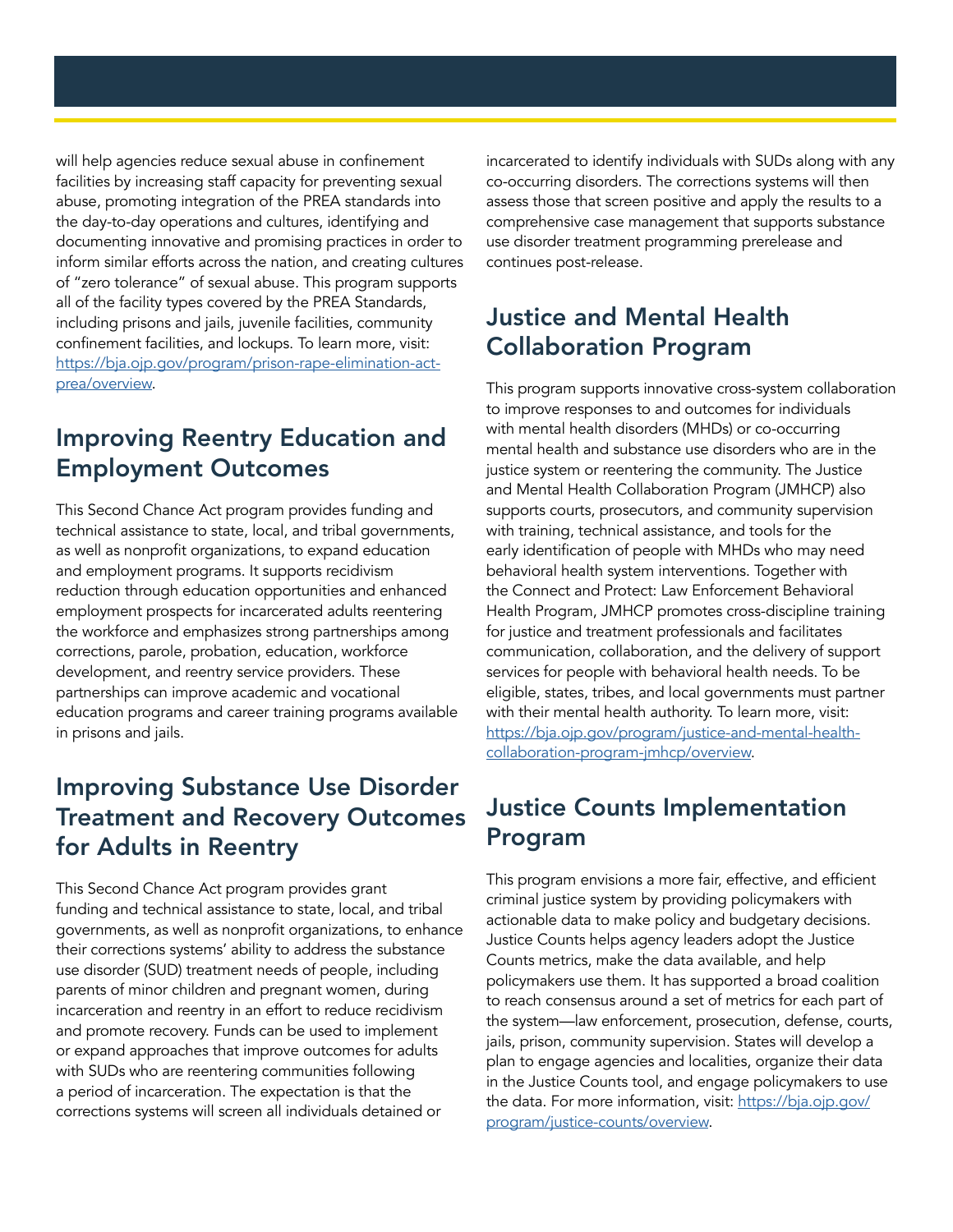#### BUREAU OF JUSTICE ASSISTANCE FACT SHEET

# National Initiatives in Justice and Mental Health: Training and Technical Assistance for Grantees and the Field

These initiatives deliver site-based, program-specific training and technical assistance (TTA) to five separate justice and mental health programs as well as broader TTA to the field. Specifically, Category 1 provides TTA to Justice and Mental Health Collaboration Program sitebased grantees and state-/local-based capacity building for jails, prosecutors, courts, and corrections. Category 2 provides TTA to Connect and Protect: Law Enforcement Behavioral Health Response Program site-based grantees. Category 3 delivers TTA to Enhance Law Enforcement Services for Improved Agency Operations, Policies, and Response to People with MHDs/MHSUDs: Supporting state/local capacity building for jurisdictions and the field. Category 4 provides TTA for Collaborative Crisis Response Training site-based grantees. And Category 5 delivers TTA to The Kevin and Avonte Program: Reducing Injury and Death of Missing Individuals with Dementia and Developmental Disabilities site-based grantees.

# Patrick Leahy Bulletproof Vest Partnership Program

The purpose of this program is to reimburse states, counties, federally recognized tribes, cities, and local jurisdictions up to 50 percent of the cost of body armor vests purchased for law enforcement officers. Since 1999, over 13,000 jurisdictions have participated in the Patrick Leahy Bulletproof Vest Partnership (BVP) Program, with a total of \$522 million spent in federal funds for the purchase of over one million vests. From FY 2015 through FY 2020, protective vests were directly attributed with saving the lives of at least 224 law enforcement and corrections officers (based on data collected by the Office of Justice Programs). Thirty-eight of those vests were purchased, in part, with BVP funds. For more information, visit: [https://bja.ojp.gov/](https://bja.ojp.gov/program/patrick-leahy-bulletproof-vest-partnership-bvp-program/overview) [program/patrick-leahy-bulletproof-vest-partnership-bvp](https://bja.ojp.gov/program/patrick-leahy-bulletproof-vest-partnership-bvp-program/overview)[program/overview](https://bja.ojp.gov/program/patrick-leahy-bulletproof-vest-partnership-bvp-program/overview).

# Preventing Violence Against Law Enforcement Officers and Ensuring Officer Resilience and Survivability (VALOR) Initiative

This initiative seeks to improve the immediate and longterm safety, wellness, and resilience of our nation's law enforcement officers. Through a multifaceted approach that includes delivering no-cost training, conducting research, developing and providing resources, and establishing partnerships that benefit law enforcement officers, the initiative provides our law enforcement with innovative, useful, and valuable resources and skills. Greater detail is available at: [https://bja.ojp.gov/program/valor/overview.](https://bja.ojp.gov/program/valor/overview)

# Residential Substance Abuse Treatment for State Prisoners Program

This program assists states with developing and implementing residential substance use disorder (SUD) treatment within state and local correctional and detention facilities in which persons are incarcerated for a period of time sufficient to permit SUD treatment. It encourages the establishment and maintenance of drug-free prisons and jails and developing and implementing specialized residential SUD treatment for individuals with co-occurring mental health and substance use disorders or challenges. The program also encourages the inclusion of medicationassisted treatment as part of any SUD treatment protocol. Further information is available at: [https://bja.ojp.gov/](https://bja.ojp.gov/program/residential-substance-abuse-treatment-state-prisoners-rsat-program/overview) [program/residential-substance-abuse-treatment-state](https://bja.ojp.gov/program/residential-substance-abuse-treatment-state-prisoners-rsat-program/overview)[prisoners-rsat-program/overview](https://bja.ojp.gov/program/residential-substance-abuse-treatment-state-prisoners-rsat-program/overview).

# Residential Substance Abuse Treatment (RSAT) for State Prisoners Training and Technical Assistance Program

This program supports a training and technical assistance provider to aid Residential Substance Abuse Treatment (RSAT) for State Prisoners Program state administrators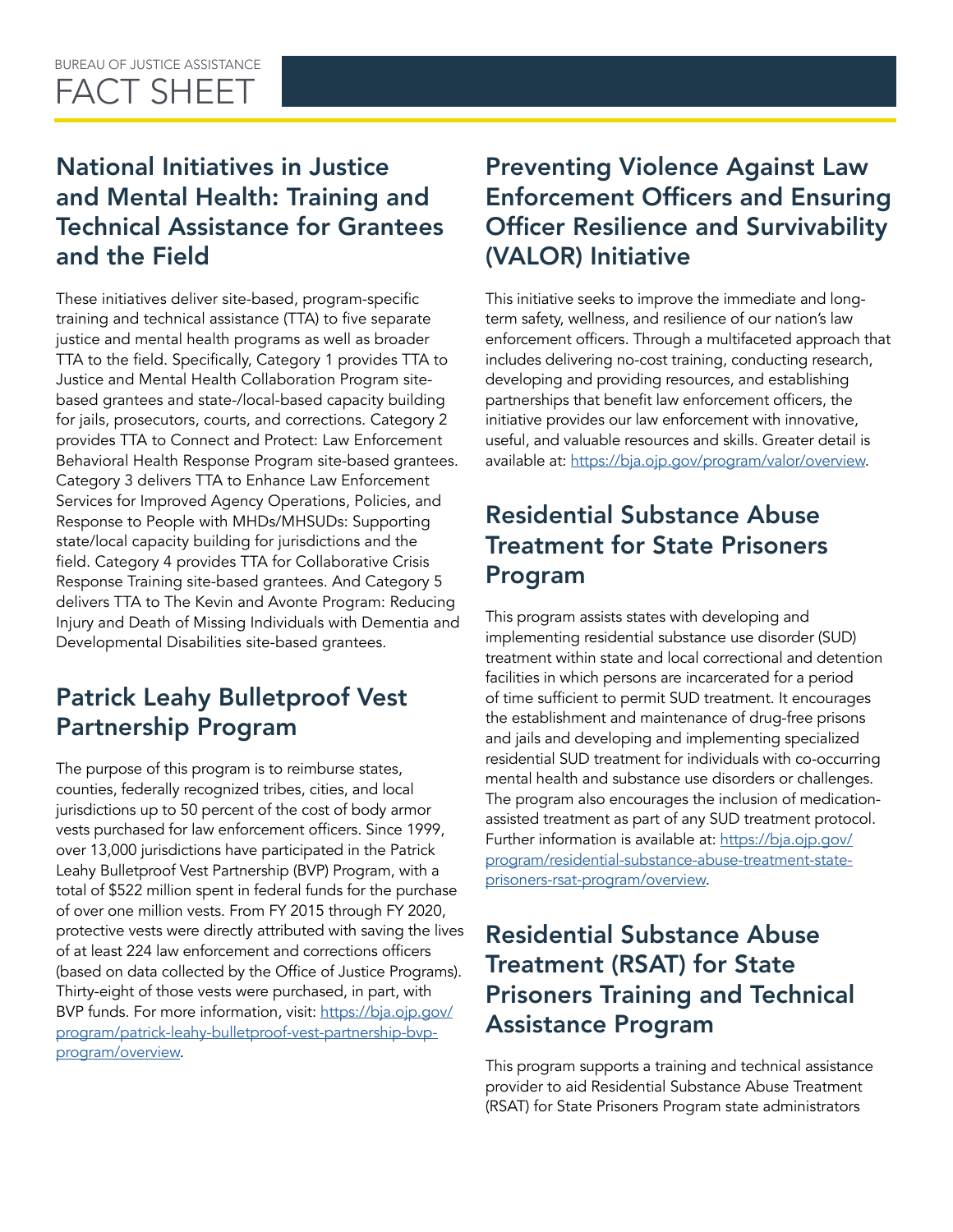and practitioners in their efforts to implement evidencebased substance use disorder treatment programming and improve outcomes for detained and incarcerated individuals post-release. It assists states, tribes, and local governments with developing and implementing residential substance use disorder treatment programs within state, local, and tribal correctional and detention facilities. These programs identify and provide appropriate treatment to individuals with substance use disorders or co-occurring mental health and substance use disorders or challenges. They also create and maintain community-based continuing care and reentry services.

#### Second Chance Act Community-Based Reentry Program

This program provides funding and technical assistance to nonprofit organizations and Indian tribes to partner with correctional agencies to provide critical transitional services as adults return from incarceration back into the community. This program supports implementation and expansion of reentry programs that include mentoring, coordinated supervision and health services, family services, and/or training staff on reentry and victims' issues. Partnerships with parole, probation, and correctional agencies are critical to meet the needs of individuals at medium to high risk to reoffend by screening, assessing, and identifying them for program participation prerelease and ensuring individualized case plans, which may include cognitive behavioral programming, are in place to support them. During post-release, funded programs will provide case management services that connect adults to evidencebased programming to ensure their transition out of incarceration is safe and successful.

# Second Chance Act Pay for Success Initiative

This initiative provides funding and technical assistance to units of state, local, and tribal governments to convert or enter into performance-based and outcomes-based contracts for reentry and permanent supportive housing

services. Services that may be purchased include permanent supportive and other types of reentry services that are tailored to individuals leaving incarceration, particularly those with substance use and/or mental health disorders. The program ties payment for services to reaching agreed-upon goals, which are to enhance public safety, lower recidivism, and improve the lives of those leaving incarceration and who are in reentry.

#### Smart Reentry and Supervision: Grants, Tools, and Technical Assistance to Facilitate Change

This Second Chance Act program provides corrections and community supervision agencies with funding, technical assistance, and new tools to identify the strengths and gaps in their reentry systems and improve their overall approach to reentry. The twin goals of this program are to improve agencies' capacity to (1) provide services and support to individuals based on their assessed needs and facilitate or maintain community reintegration/successful completion of supervision through accountability and positive change and (2) track the outcomes of current policies and practices and inform future decisions.

#### Strengthening the Medical Examiner-Coroner System Program

The medicolegal death investigation (MDI) workforce is experiencing a national shortage of practicing, boardcertified forensic pathologists. Furthermore, there is variability in the practice of death investigation across the United States, resulting in an inconsistent provision of MDI services. Initiated in 2017, this program helps to increase the number of practicing, board-certified forensic pathologists as medical examiner and coroner (ME/C) offices need to implement and follow quality standards and performance criteria in an effort to provide consistent and equitable application of death investigation services. To learn more, visit: [https://bja.ojp.gov/program/strengthening-mec/](https://bja.ojp.gov/program/strengthening-mec/overview) [overview](https://bja.ojp.gov/program/strengthening-mec/overview).